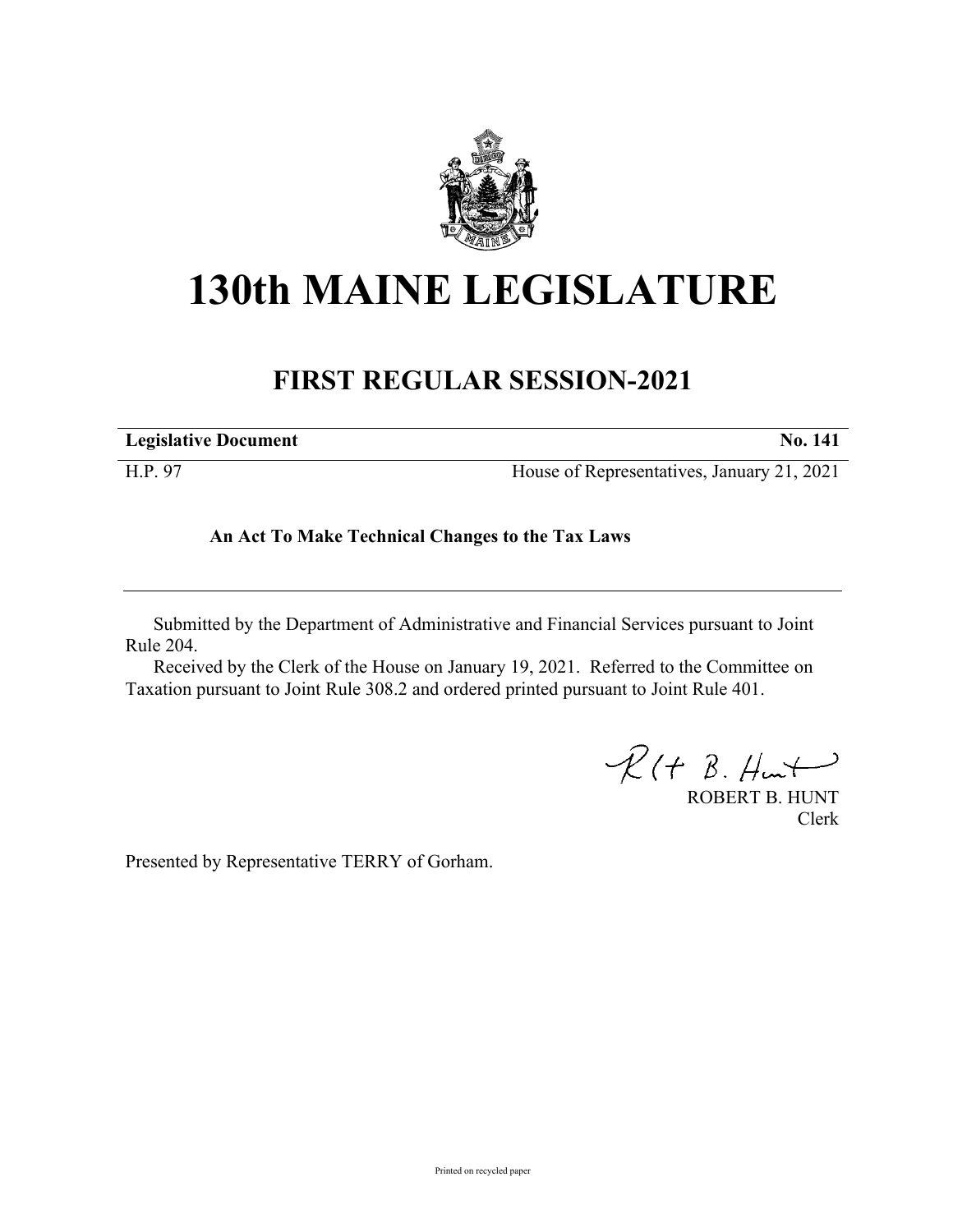1 **Be it enacted by the People of the State of Maine as follows:** 2 **PART A** 3 **Sec. A-1. 36 MRSA §191, sub-§2, ¶MMM** is enacted to read: 4 MMM. The disclosure of information to the Finance Authority of Maine necessary for 5 the administration of the seed capital investment tax credit in section 5216-B. 6 **Sec. A-2. 36 MRSA §2536, first ¶,** as enacted by PL 2017, c. 474, Pt. H, §1, is 7 amended to read: 8 For tax years beginning on or after January 1, 2018, a person is allowed a credit against 9 the tax otherwise due under this chapter in an amount equal to the federal employer credit 10 for paid family and medical leave allowed to that person under the Code, Section 45S as a 11 result of wages paid to employees based in the State during the taxable year. For purposes 12 of this section, "employees based in the State" means employees that perform more than 13 50% of employee-related activities for the employer at a location in the State. 14 **Sec. A-3. 36 MRSA §5164, sub-§2,** as enacted by P&SL 1969, c. 154, Pt. F, §1, 15 is amended to read: 16 **2. Shares of fiduciary adjustment.** The respective shares of an estate or trust and its 17 beneficiaries, including, solely for the purpose of this allocation, nonresident beneficiaries, 18 in the fiduciary adjustment shall must be in proportion to their respective shares of federal 19 distributable net income of the estate or trust. If the estate or trust has no federal 20 distributable net income for the taxable year, the share of each beneficiary in the fiduciary 21 adjustment shall must be in proportion to his the beneficiary's share of the estate or trust 22 income for such that year, under local law or the terms of the instrument, which that is 23 required to be distributed currently and any other amounts of such income distributed in 24 such that year. Any balance of the fiduciary adjustment shall must be allocated to to the 25 estate or trust. 26 **Sec. A-4. 36 MRSA §5204,** as amended by PL 2011, c. 548, §29, is repealed. 27 **Sec. A-5. 36 MRSA §5204-A,** as amended by PL 2011, c. 380, Pt. N, §16 and 28 affected by §19, is repealed. 29 **Sec. A-6. 36 MRSA §5219-UU, first ¶,** as enacted by PL 2017, c. 474, Pt. H, §2, 30 is amended to read: 31 For tax years beginning on or after January 1, 2018, a person is allowed a credit against 32 the tax otherwise due under this Part in an amount equal to the federal employer credit for 33 paid family and medical leave allowed to that person under the Code, Section 45S as a 34 result of wages paid to employees based in the State during the taxable year. For purposes 35 of this section, "employees based in the State" means employees that perform more than 36 50% of employee-related activities for the employer at a location in the State. 37 **Sec. A-7. 36 MRSA §5220, sub-§4, ¶B,** as amended by PL 2005, c. 618, §15 and 38 affected by §22, is further amended to read: 39 B. Gross Both distributable net income derived from or connected with sources in this 40 State as determined in accordance with section 5142 as if the estate or trust were a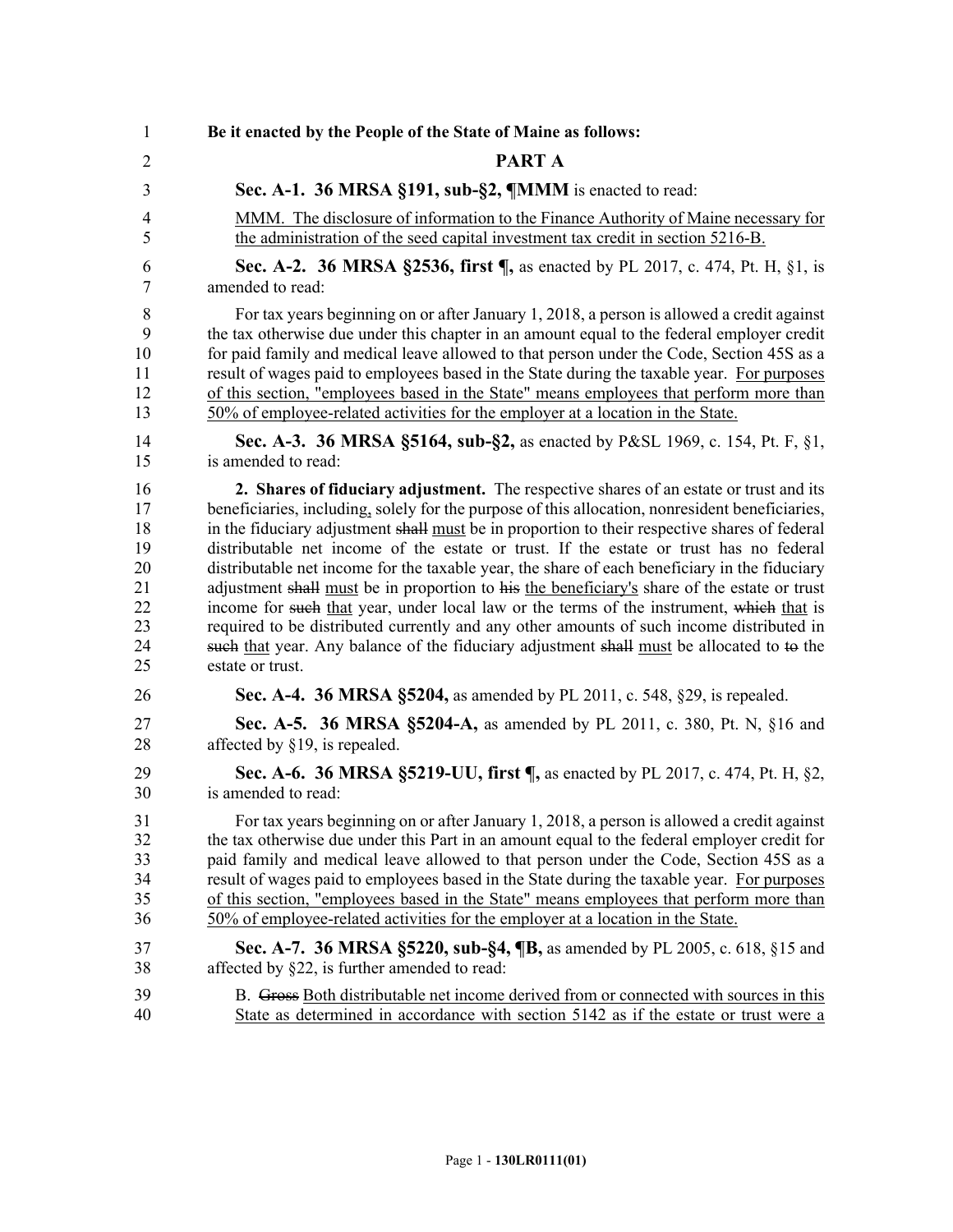nonresident individual and gross income of \$10,000 or more, regardless of the amount of Maine taxable income; or 3 **Sec. A-8. 36 MRSA §5221,** as amended by PL 1985, c. 783, §§39 and 40, is further 4 amended to read: 5 **§5221. Joint returns by husband and wife spouses** 6 **1. General.** A husband and wife Spouses may make a joint return with respect to the 7 tax imposed by this Part even though one of the spouses has neither gross income nor 8 deductions except that: 9 A. No  $\overline{A}$  joint return shall may not be made under this part Part if the spouses are not 10 permitted to file a joint federal income tax return.; 11 B. If the federal income tax liability of either spouse is determined on a separate federal 12 return, their income tax liabilities under this Part shall must be determined on separate 13 returns.; 14 C. Except as provided in subsection 2, if the federal income tax liabilities of husband 15 and wife the spouses are determined on a joint federal return, they shall file a joint 16 return under this Part and their tax liabilities shall be are joint and several.; and 17 D. If neither spouse is required to file a federal income tax return and either or both 18 are required to file an income tax return under this Part, they may elect to file separate 19 or joint returns and pursuant to such election their liabilities shall be are separate or 20 ioint and several. 21 **2. Nonresidents.** If both husband and wife spouses are nonresidents and one has no 22 Maine-source income, the spouse having Maine-source income shall file a separate Maine 23 nonresident income tax return, as a single individual, in which event his the spouse's tax 24 liability shall be is separate; but they may elect to determine their joint taxable income as 25 nonresidents, in which case their liabilities shall be are joint and several. 26 If either husband or wife one spouse is a resident and the other is a nonresident, they shall 27 file separate Maine income tax returns as single individuals, in which event their tax 28 liabilities shall be are separate; but they may elect to determine their joint taxable income 29 as if both were residents and, in that case, their liabilities shall be are joint and several. 30 **Sec. A-9. 36 MRSA §5228, sub-§6,** as repealed and replaced by PL 1985, c. 691, 31 §§35 and 48, is amended to read: 32 **6. Joint estimated tax payment.** If they are eligible to do so for federal tax purposes, 33 a husband and wife spouses may jointly estimate tax as if they were one taxpayer, in which 34 case the liability with respect to the estimated tax shall be is joint and several. If joint 35 estimate payment is made, but husband and wife the spouses elect to determine their taxes 36 under this chapter separately, the estimated tax for the year may be treated as the estimated 37 tax of either husband or wife spouse, or may be divided between them, as they may elect. 38 **Sec. A-10. Application; retroactivity.** Those sections of this Part that amend the 39 Maine Revised Statutes, Title 36, sections 2536, first paragraph and 5219-UU, first 40 paragraph apply retroactively to tax years beginning on or after January 1, 2018. 41 **PART B** 1 2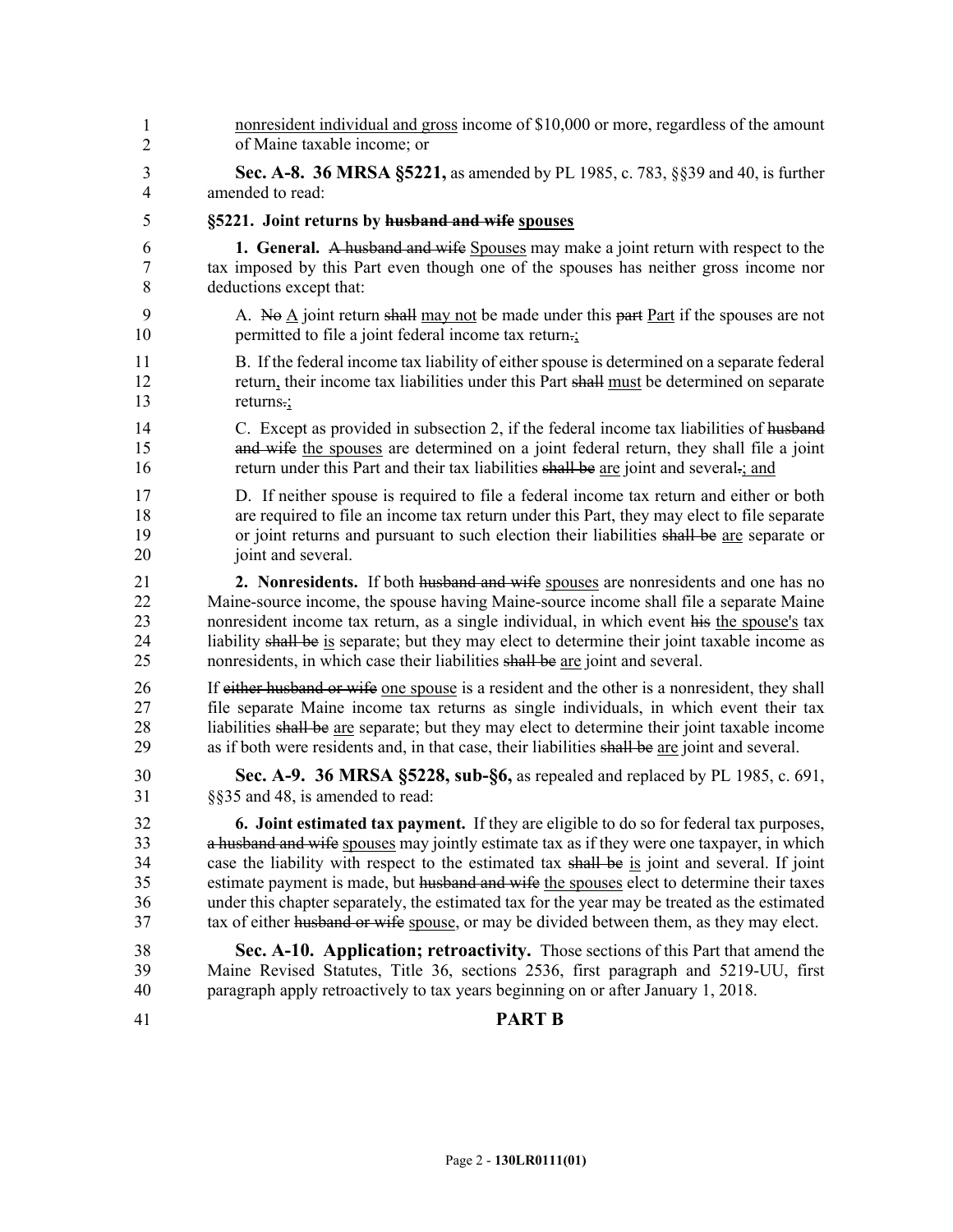1 **Sec. B-1. 36 MRSA §1760, sub-§33,** as corrected by RR 2019, c. 1, Pt. A, §61, is 2 amended to read: 3 **33. Diabetic supplies.** All equipment and supplies, whether medical or otherwise, 4 used by the purchaser in the diagnosis or treatment of human diabetes. 5 **Sec. B-2. 36 MRSA §1760, sub-§104,** as enacted by PL 2019, c. 550, §1 and 6 reallocated by RR 2019, c. 2, Pt. A, §35, is amended to read: 7 **104. Nonprofit youth camps.** Sales occurring on or after June 16, 2020 to a nonprofit 8 youth camps camp as defined in Title 22, section 2491, subsection 16 that are is licensed 9 by the Department of Health and Human Services and receive receives an exemption from 10 property tax under section 652, subsection 1. 11 **Sec. B-3. 36 MRSA §1760, sub-§105,** as enacted by PL 2019, c. 551, §1 and 12 reallocated by RR 2019, c. 2, Pt. A, §36, is amended to read: 13 **105. Pet food assistance organization.** Sales occurring on or after June 16, 2020 to 14 an incorporated nonprofit organization organized for the purpose of providing food or other 15 supplies intended for pets at no charge to owners of those pets. 16 **Sec. B-4. 36 MRSA §1760, sub-§106,** as enacted by PL 2019, c. 552, §1 and 17 reallocated by RR 2019, c. 2, Pt. A, §37, is repealed and the following enacted in its place: 18 **106. Locally organized member of nonprofit worldwide charitable organization.**  19 Sales occurring on or after June 16, 2020 to a community-based independent incorporated 20 nonprofit member organization of a nonprofit worldwide charitable organization if the 21 primary purpose of the community-based independent incorporated nonprofit member 22 organization is to provide financial support using private funding to another unaffiliated 23 nonprofit charitable organization at the community level. 24 **Sec. B-5. 36 MRSA §2891, sub-§1-A,** as enacted by PL 2007, c. 545, §5, is 25 amended to read: 26 **1-A. Municipally funded hospital.** "Municipally funded hospital" means Mayo 27 Regional Hospital in Dover-Foxcroft or Cary Medical Center in Caribou. 28 **Sec. B-6. PL 2019, c. 550, §3** is repealed. 29 **Sec. B-7. PL 2019, c. 551, §3** is repealed. 30 **Sec. B-8. PL 2019, c. 552, §3** is repealed. 31 **Sec. B-9. Retroactivity.** Those sections of this Part that amend the Maine Revised 32 Statutes, Title 36, section 1760, subsections 104 and 105 and that repeal and replace Title 33 36, section 1760, subsection 106 apply retroactively to sales occurring on or after June 16, 34 2020. Those sections of this Part that repeal Public Law 2019, chapter 550, section 3; 35 Public Law 2019, chapter 551, section 3; and Public Law 2019, chapter 552, section 3 apply 36 retroactively to October 1, 2019. 37 **PART C** 38 **Sec. C-1. 36 MRSA §310, sub-§5** is enacted to read: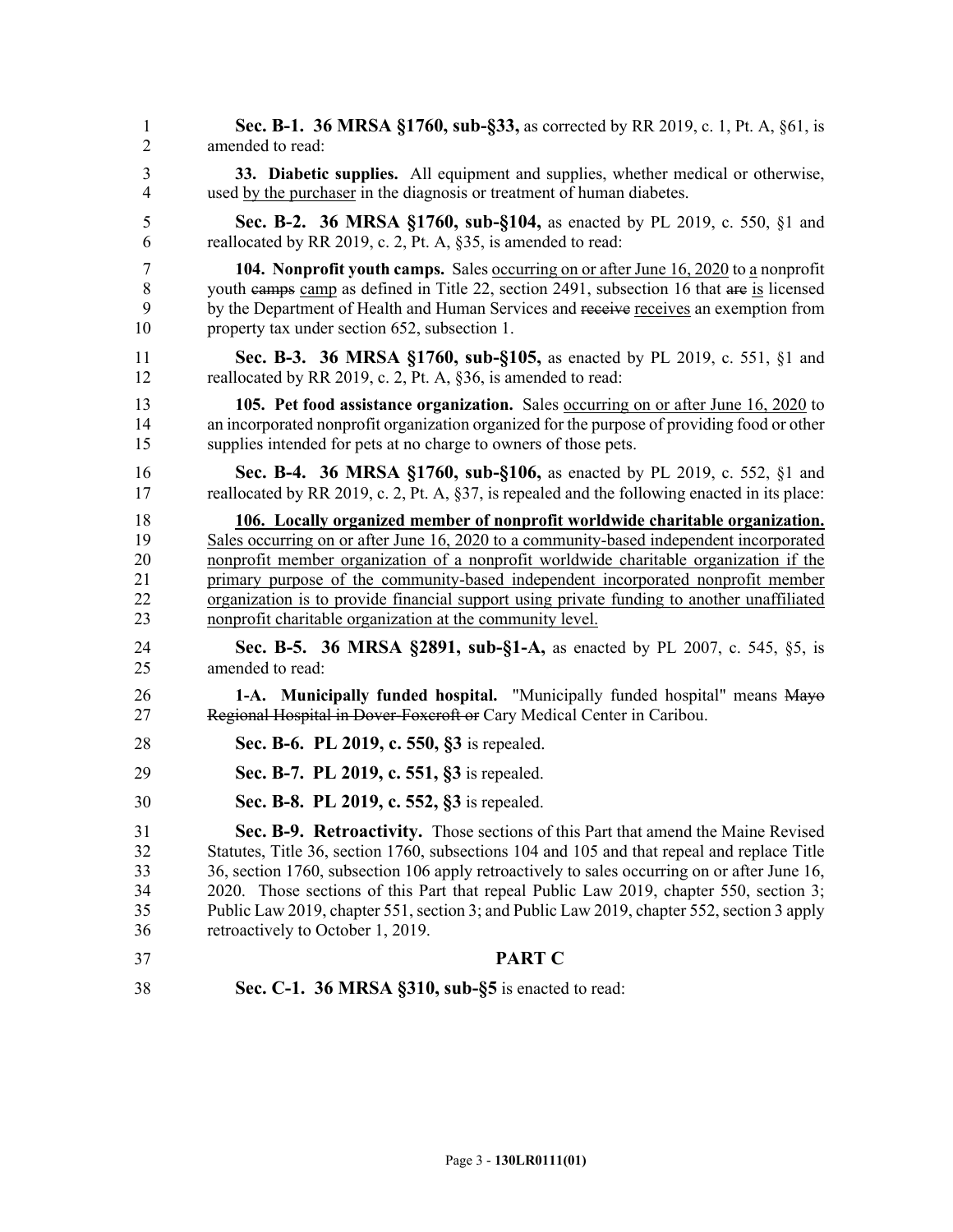1 **5. Confidentiality.** Copies of the qualifying examination and individual examination 2 results are confidential and are not a public record as defined in Title 1, section 402, 3 subsection 3.

4 **Sec. C-2. 36 MRSA §694, sub-§2, ¶C,** as amended by PL 2007, c. 627, §26, is 5 further amended to read:

6 C. In the case of a municipality that has one or more tax increment financing districts 7 authorized pursuant to Title 30‑A, chapter 206, subchapter 1 and effective under Title 8 30‐A, section 5226, subsection 3 prior to April 1, 2008 or authorized pursuant to Title 9 30‑A, former chapter 207 and effective under Title 30-A, former section 5253, 10 subsection 1, paragraph F, prior to April 1, 2008, the applicable percentage with respect 11 to TIF exempt business equipment is 50% plus a percentage amount equal to the 12 percentage amount, if any, by which the municipal tax increment percentage for the 13 tax increment financing district in which the TIF exempt business equipment is located 14 exceeds 50%. This paragraph applies only when it will result in a greater percentage 15 of reimbursement for the TIF exempt business equipment than would be provided 16 under the greater of paragraph A or B and the reimbursement has been used to fund a 17 development program pursuant to Title 30-A, section 5224.

## 18 **PART D**

19 **Sec. D-1. 36 MRSA §173, sub-§1,** as enacted by PL 1985, c. 691, §4, is amended 20 to read:

21 **1. Request and issuance of warrant.** If the taxpayer does not make payment as 22 demanded pursuant to section 171, the State Tax Assessor may file in the office of the clerk 23 of the Superior Court of any county a certificate addressed to the clerk of that court 24 specifying the amount of tax, interest and penalty which that was demanded, the name and 25 address of the taxpayer as it appears on the records of the State Tax Assessor, the facts 26 whereby the amount has become due, and the notice given and requesting that a warrant be 27 issued against the taxpayer in the amount of the tax, penalty and interest set forth in the 28 certificate and with costs. If the State Tax Assessor reasonably believes that the taxpayer 29 may abscond within the 10-day period provided by section 171, he the assessor may, 30 without giving notice to or making demand upon the taxpayer, request immediate issuance 31 of a warrant. Immediately upon the filing of the certificate, the clerk of the Superior Court 32 shall issue a warrant in favor of the State against the taxpayer in the amount of tax, interest 33 and penalty set forth in the certificate and with costs.

34 **Sec. D-2. 36 MRSA §173, sub-§2,** as enacted by PL 1985, c. 691, §4, is amended 35 to read:

36 **2. Effect of warrant.** The warrant shall have has the force and effect of an execution 37 issued upon a judgment in a civil action for taxes and may be served in the county where 38 the taxpayer may be found by the sheriff of that county or his the sheriff's deputies or by 39 any agent of the State Tax Assessor authorized under section 112, subsection 6 to collect 40 any tax imposed by this Title. In the execution of the warrant and collection of taxes 41 pursuant to this Title, including supplementary disclosure proceedings for that purpose 42 under Title 14, chapter 502, an agent of the State Tax Assessor shall have has the powers 43 of a sheriff and shall be is entitled to collect from the debtor the same fees and charges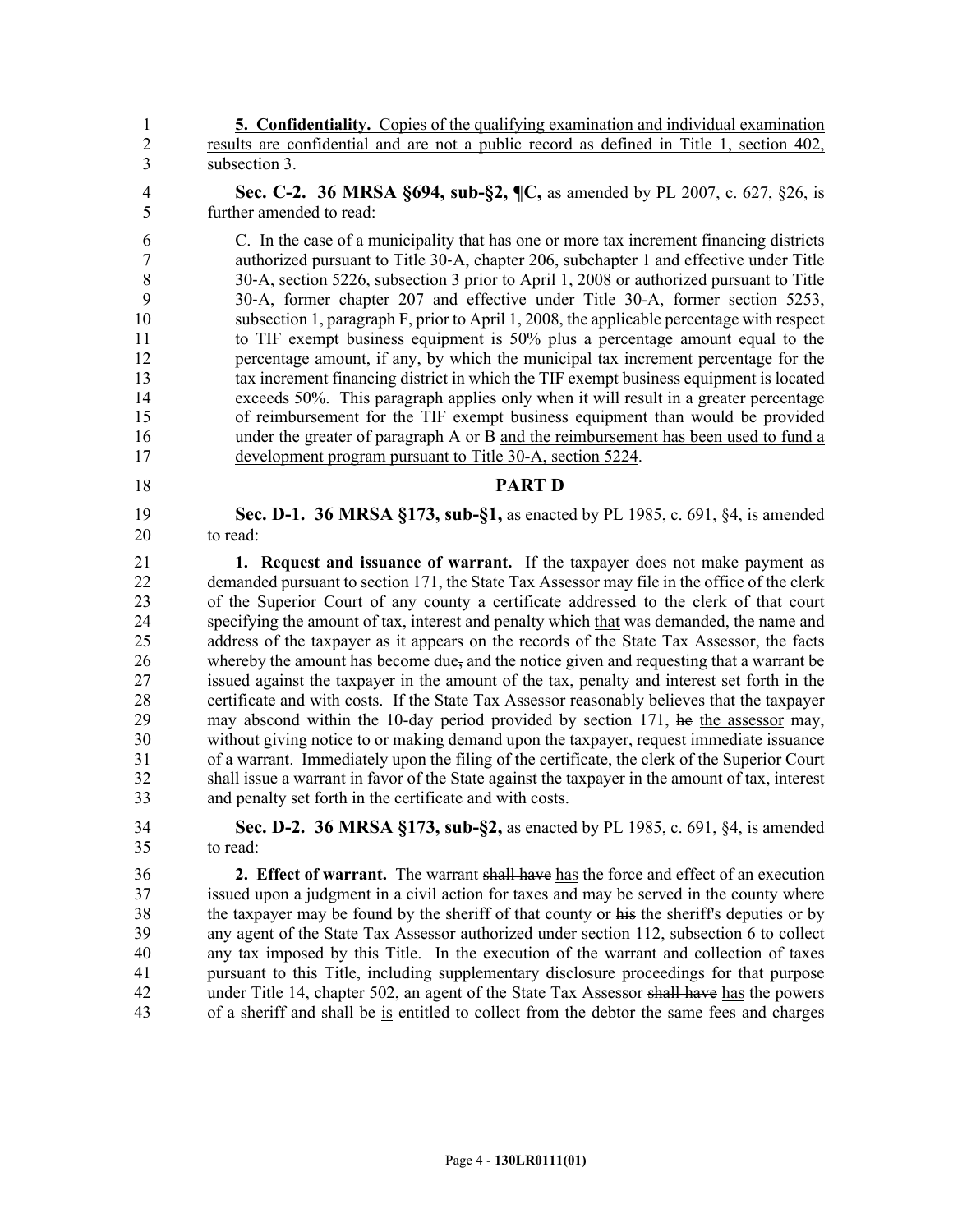| $\mathbf{1}$<br>$\overline{2}$       | permitted to a sheriff. Any such fees and charges collected by that agent shall must be<br>remitted promptly to the State.                                                                                                                                                                                                                                                                                                                                         |
|--------------------------------------|--------------------------------------------------------------------------------------------------------------------------------------------------------------------------------------------------------------------------------------------------------------------------------------------------------------------------------------------------------------------------------------------------------------------------------------------------------------------|
| 3                                    | Sec. D-3. 36 MRSA §199-E, as enacted by IB 2015, c. 1, §28, is repealed.                                                                                                                                                                                                                                                                                                                                                                                           |
| 4                                    | <b>SUMMARY</b>                                                                                                                                                                                                                                                                                                                                                                                                                                                     |
| 5                                    | This bill makes technical changes to the tax laws.                                                                                                                                                                                                                                                                                                                                                                                                                 |
| 6                                    | For changes to the income tax law, Part A:                                                                                                                                                                                                                                                                                                                                                                                                                         |
| $\overline{7}$<br>8<br>9<br>10<br>11 | Authorizes the Department of Administrative and Financial Services, Maine<br>1.<br>Revenue Services to disclose information to the Finance Authority of Maine necessary for<br>the administration of the seed capital investment tax credit in the Maine Revised Statutes,<br>Title 36, section 5216-B. The authority is responsible for certifying investments that are<br>eligible for the credit;                                                               |
| 12<br>13<br>14                       | 2. Amends Title 36, section 5164, subsection 2, a provision of the Maine fiduciary<br>income tax law, to incorporate gender-neutral terms, delete a duplicate word and make<br>other technical textual changes;                                                                                                                                                                                                                                                    |
| 15<br>16                             | 3. Repeals the additional tax on lump-sum retirement plan distributions, which does<br>not apply to tax years beginning after 2012;                                                                                                                                                                                                                                                                                                                                |
| 17<br>18                             | 4. Repeals the additional tax on early distributions from qualified retirement plans,<br>which does not apply to tax years beginning after 2012;                                                                                                                                                                                                                                                                                                                   |
| 19<br>20<br>21<br>22<br>23           | 5. Clarifies that, for both the tax imposed on insurance companies pursuant to Title 36,<br>chapter 357 and on persons pursuant to Title 36, Part 8, for purposes of the employer credit<br>for family and medical leave, "employees based in the State" means employees that<br>perform more than 50% of employee-related activities for the employer at a location in<br>Maine. This change reflects administrative practice since implementation of the credit; |
| 24<br>25<br>26<br>27<br>28           | 6. Clarifies that a nonresident estate or trust that does not have Maine taxable income<br>or a Maine income tax liability must nonetheless file a Maine income tax return if the estate<br>or trust has distributable net income derived from or connected with sources in Maine and<br>gross income of \$10,000 or more. This change reflects long-standing administrative<br>practice; and                                                                      |
| 29                                   | 7. Amends Title 36, sections 5221 and 5228 to incorporate gender-neutral terms.                                                                                                                                                                                                                                                                                                                                                                                    |
| 30                                   | For changes to the sales tax law, Part B:                                                                                                                                                                                                                                                                                                                                                                                                                          |
| 31                                   | 1. Amends the diabetic supplies exemption to require use by the purchaser;                                                                                                                                                                                                                                                                                                                                                                                         |
| 32<br>33<br>34<br>35                 | 2. Includes in Title 36 the effective date of 3 sales tax exemptions enacted in the First<br>Regular Session of the 129th Legislature that did not take effect until after the adjournment<br>of the Second Regular Session of the 129th Legislature and repeals conflicting public law<br>provisions;                                                                                                                                                             |
| 36                                   | 3. Clarifies the exemption for nonprofit worldwide charitable organizations; and                                                                                                                                                                                                                                                                                                                                                                                   |
| 37<br>38                             | 4. Removes the Mayo Regional Hospital in Dover-Foxcroft from the hospital tax<br>definition of "municipally funded hospital."                                                                                                                                                                                                                                                                                                                                      |
| 39                                   | For changes to the property tax law, Part C:                                                                                                                                                                                                                                                                                                                                                                                                                       |